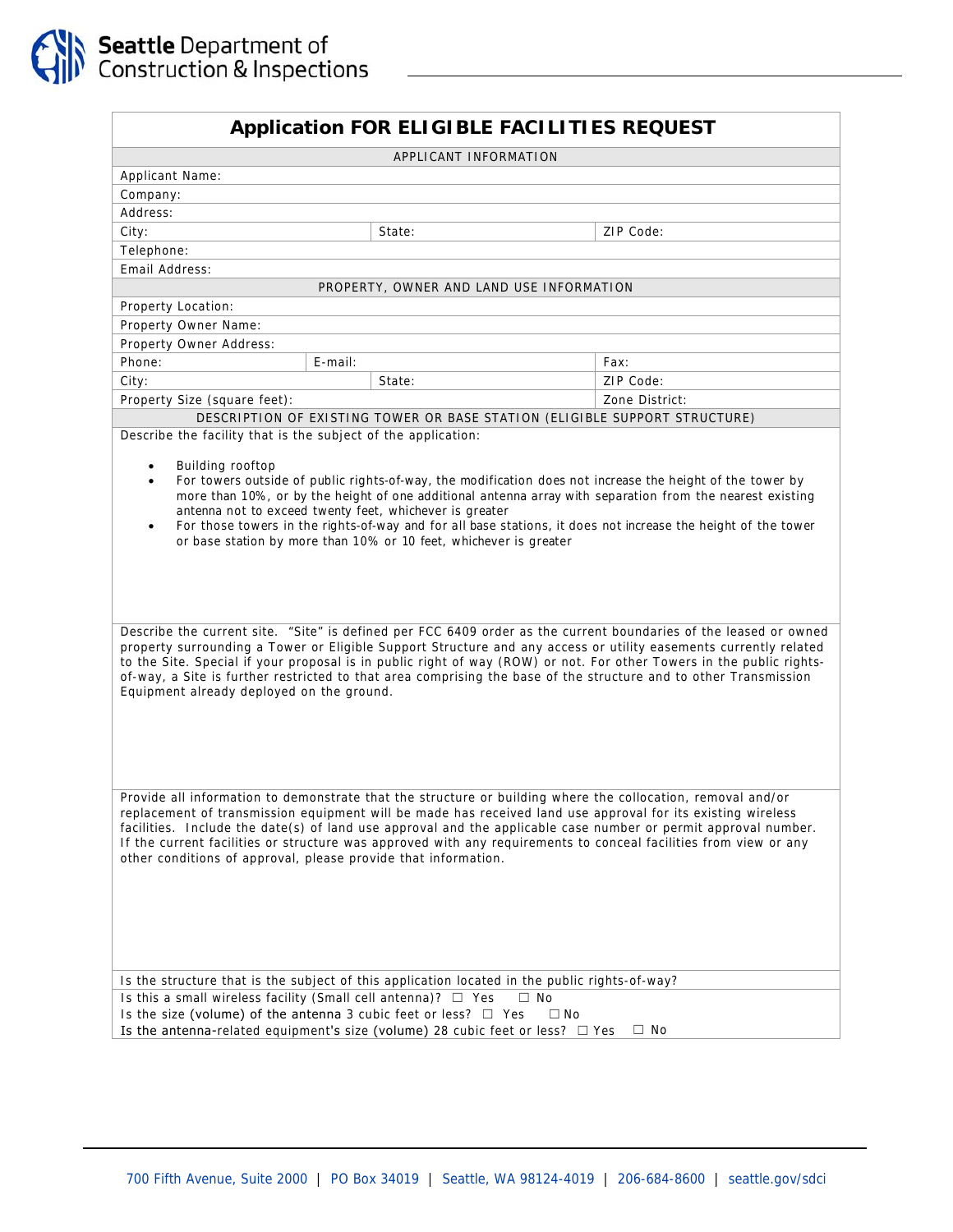| DESCRIPTION OF ELIGIBLE FACILITIES REQUEST |  |  |
|--------------------------------------------|--|--|
|                                            |  |  |

Is this a collocation of new transmission equipment?

Is this a removal of existing transmission equipment?

Is this a replacement of existing transmission equipment or minor communication on existing building? What is the height of the existing building or structure? If the tower is sited outside of the public right-of-way, show that the modification does not increase the height of the building or town by more than 10%, or by the height of one additional antenna array, whichever is greater. The separation between the additional antenna and the existing antenna should not exceed 20 feet.

If the towers are in the rights-of-way and for all base stations, it does not increase the height of the tower or base station by more than 10% or 10 feet, whichever is greater.

What will the height of the structure be after the collocation, removal and or replacement of transmission equipment?

Will the facilities protrude more 20 feet from the edge of the tower after installation for site in outside public right way or if in the towers in the rights-of-way and for all base stations, the modification does not protrude from the edge of the structure more than 6 feet?

If the structure or Site that is the subject of this application was approved with any concealment requirements or other conditions of approval, describe how this application will comply with those conditions. Include photo simulations, where appropriate.

• Describe the number and dimensions of any equipment cabinets that are currently present at this location:

• Describe the number and dimensions of any equipment cabinets that are part of this application. If the installation includes new equipment cabinets, the modification does not include the installation of more than 4 equipment cabinets.

Does this application involve any excavation or location of equipment outside the boundaries of the Site? Note: If the site is an Environmentally critical area SEPA review is required.